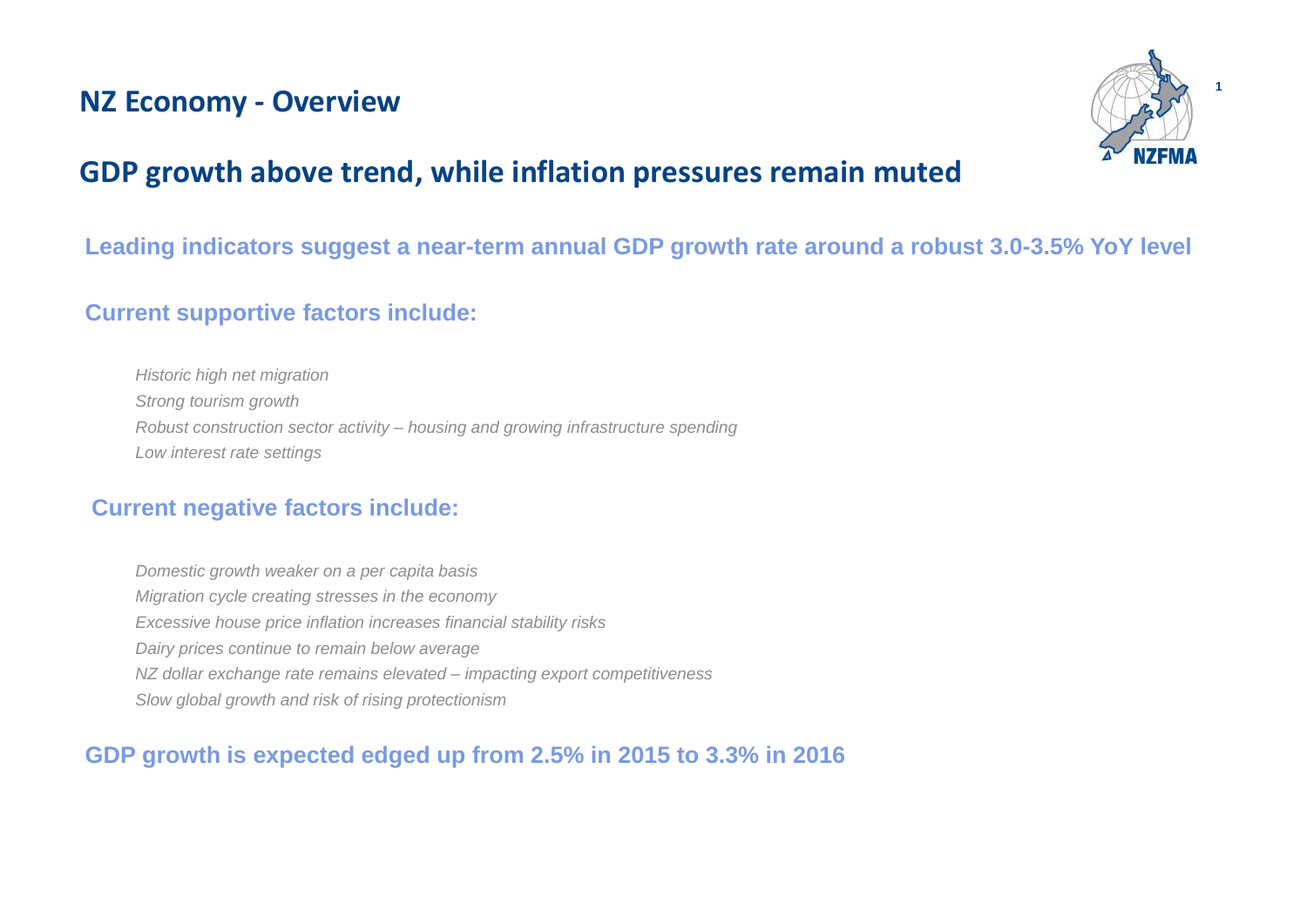# **NZ Economy – Business & Consumer Sentiment Positive**

**GDP growth above trend, while inflation pressures remain muted** 



## Confidence Strongest In Services, Weakest In Manufacturing



Source: ANZ, First NZ Capital



#### Activity Outlook Suggests GDP Growth In Excess Of 3.5% YoY

Business Sentiment Modestly Above Average Levels



### Consumer Sentiment Suggests Growth Around 3.0% YoY



Source: Statistics NZ, ANZ Roy-Morgan, First NZ Capital

Source: Statistics NZ, ANZ, First NZ Capital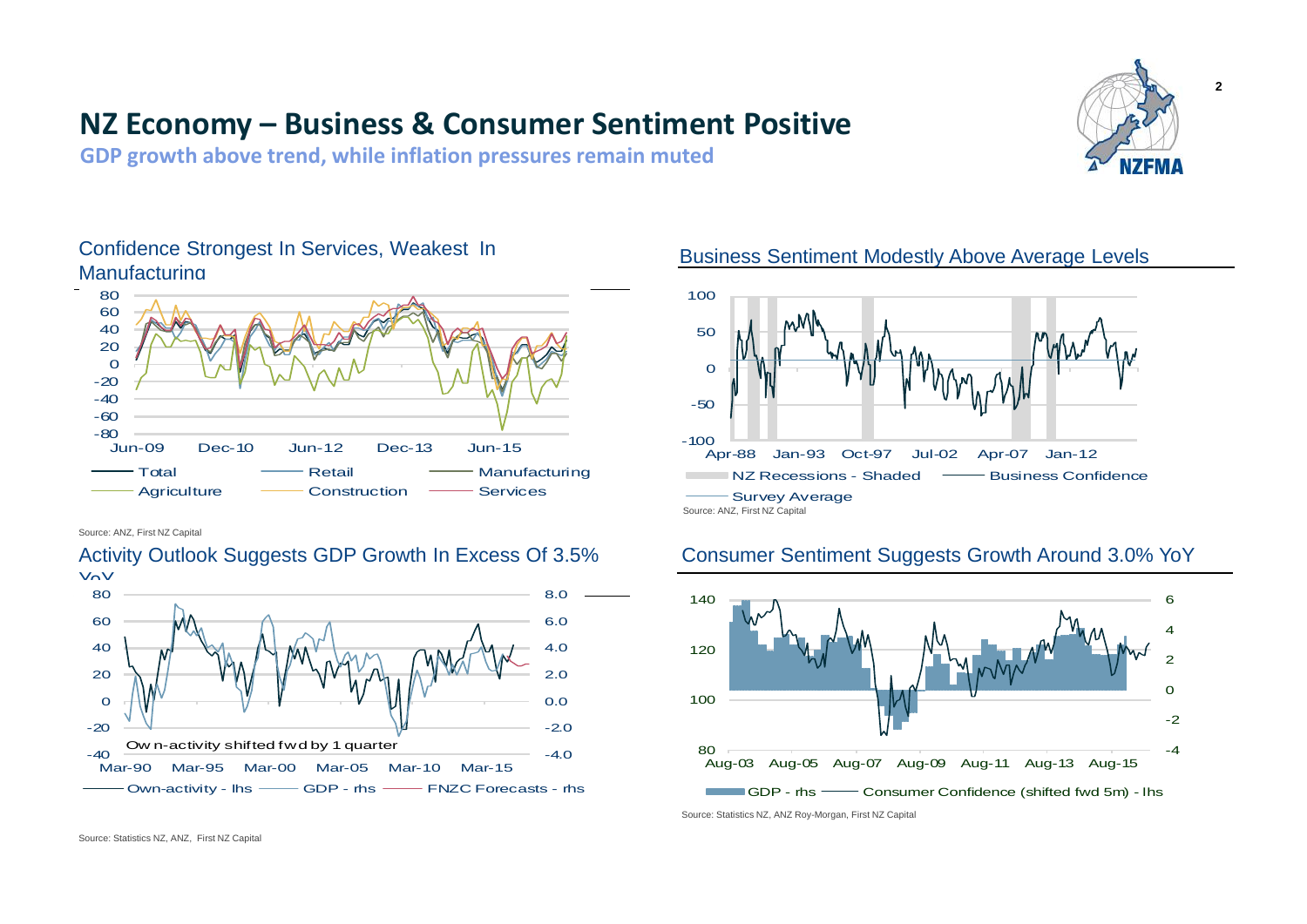

## **NZ Economy – Rising Population**

**Consumption supported by a rising population and a sharp increase in overseas visitor arrivals** 

#### 2 4 6 8 10

Rising Retail Spending Supported By Population Growth

#### -8<br>Sep-04 -6 -4 -2  $\Omega$ Sep-04 Sep-07 Sep-10 Sep-13 - Total Retail Sales (Alles Retail Sales Per Person

Source: Statistics NZ, First NZ Capital

### Sharp Rise In Overseas Visitor Arrivals



#### Consumption Growth Outpaces Consumer Sentiment 8 130 140 150



Source: Statistics NZ, ANZ Roy-Morgan, First NZ Capital

### Strengthening Visitor Arrivals Supports Broader GDP Growth



Source: Statistics NZ, First NZ Capital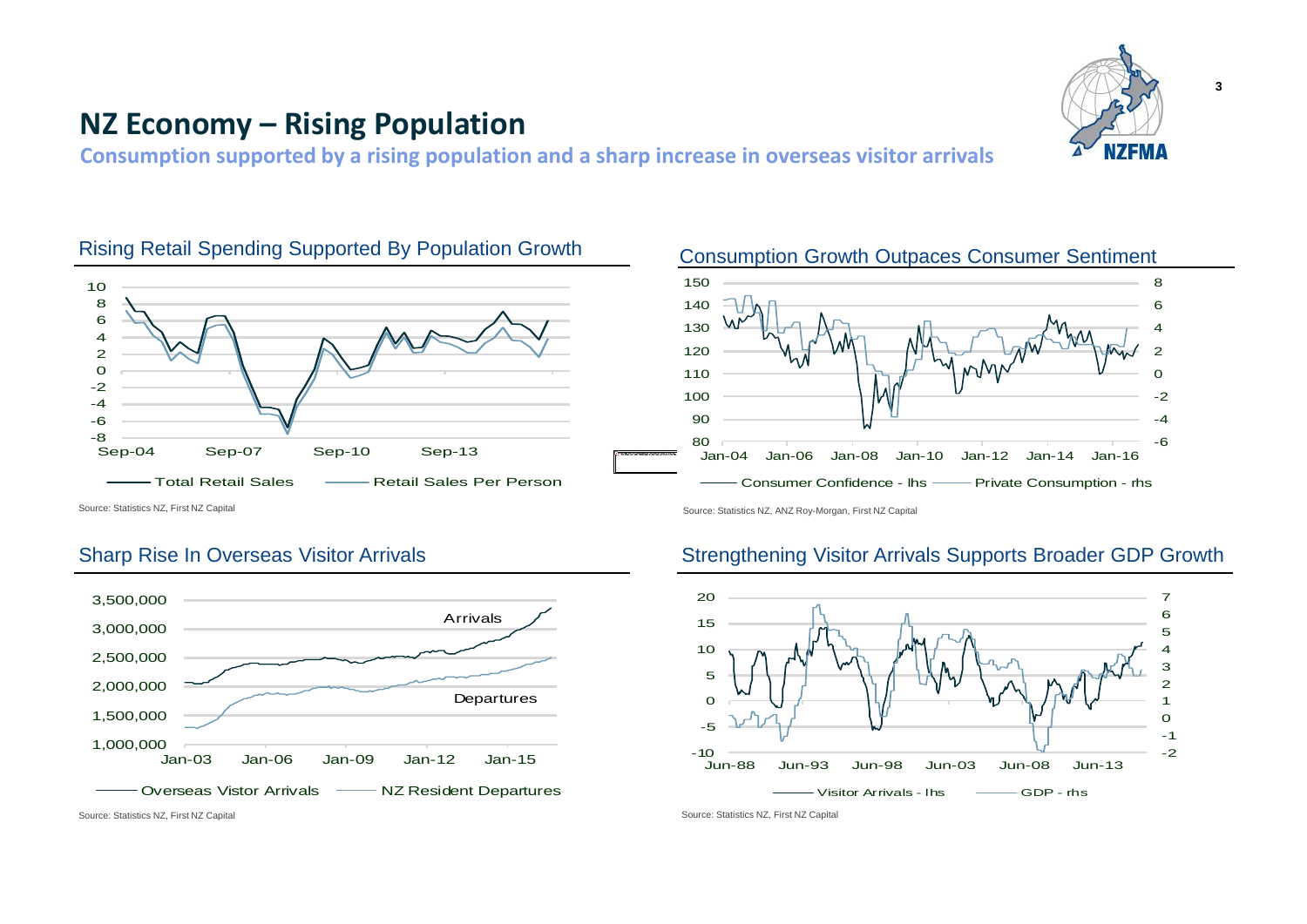## **NZ Economy – Migration & House Prices**



**4**

**Historic high net migration, an Auckland underbuild, increased investor activity and low interest rates support house prices** 

### Wide Gap Between Auckland Prices And Other Regions





#### The Rate Of Auckland House Price Growth Eases Back

Source: REINZ, First NZ Capital

#### Auckland House Price-To-Income Ratio At Historic Highs



#### Historic High Net Migration Supports Housing Activity



Source: Statistics NZ, REINZ, First NZ Capital

Source: REINZ, First NZ Capital

Source: RBNZ, First NZ Capital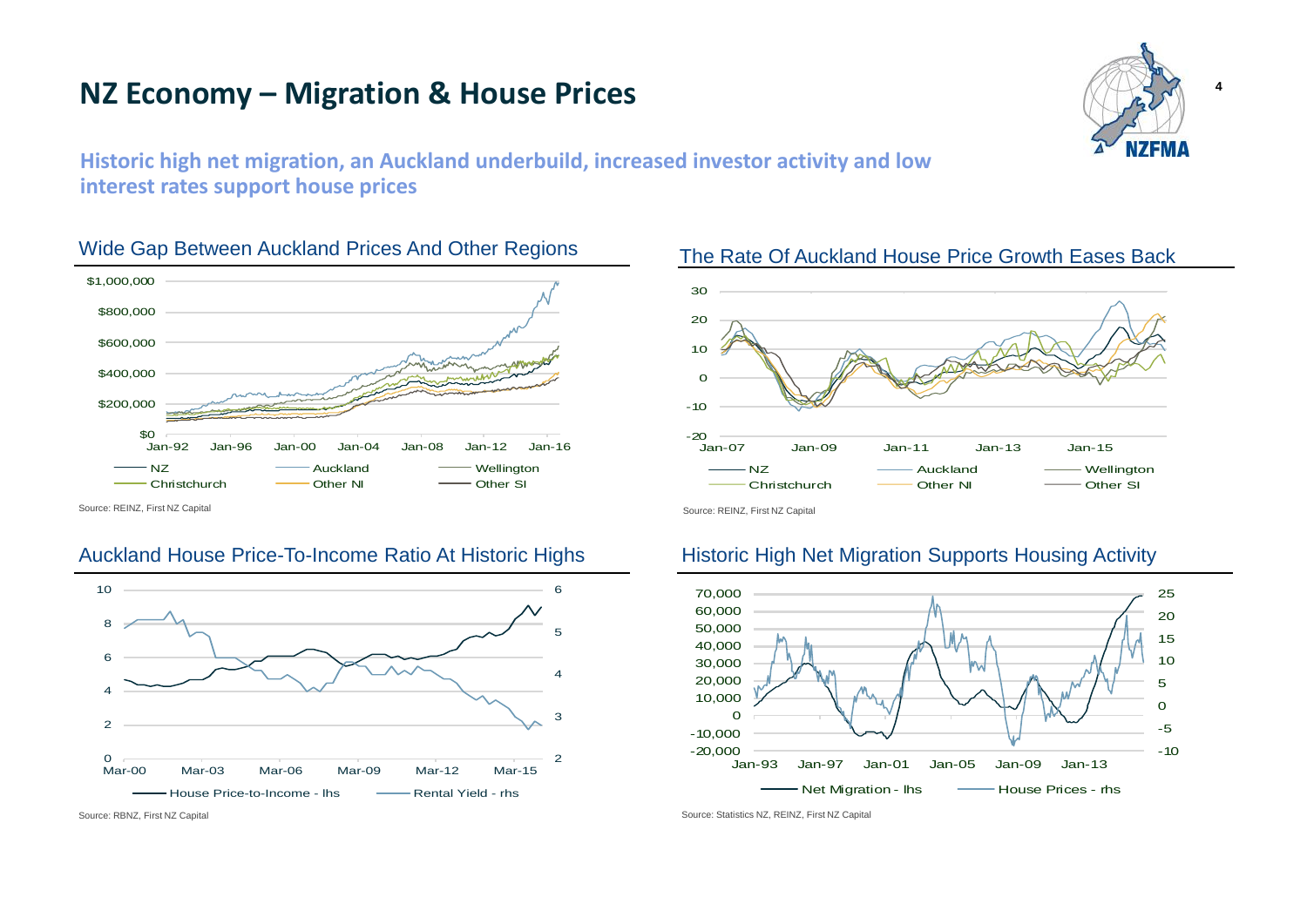# **NZ Economy – GDP Growth**

**GDP growth above trend, while inflation pressures remain muted**



**5**

#### GDP Per Capital Growth Rate A Relatively Modest 1.4% YoY



Source: Statistics NZ, First NZ Capital

#### Near-Term GDP Expected To Be Around 3.0-3.5% YoY



Source: Statistics NZ, First NZ Capital





### Consensus Forecasts For Growth Of 3.0% YoY% For 2016



Source: Consensus Forecasts, First NZ Capital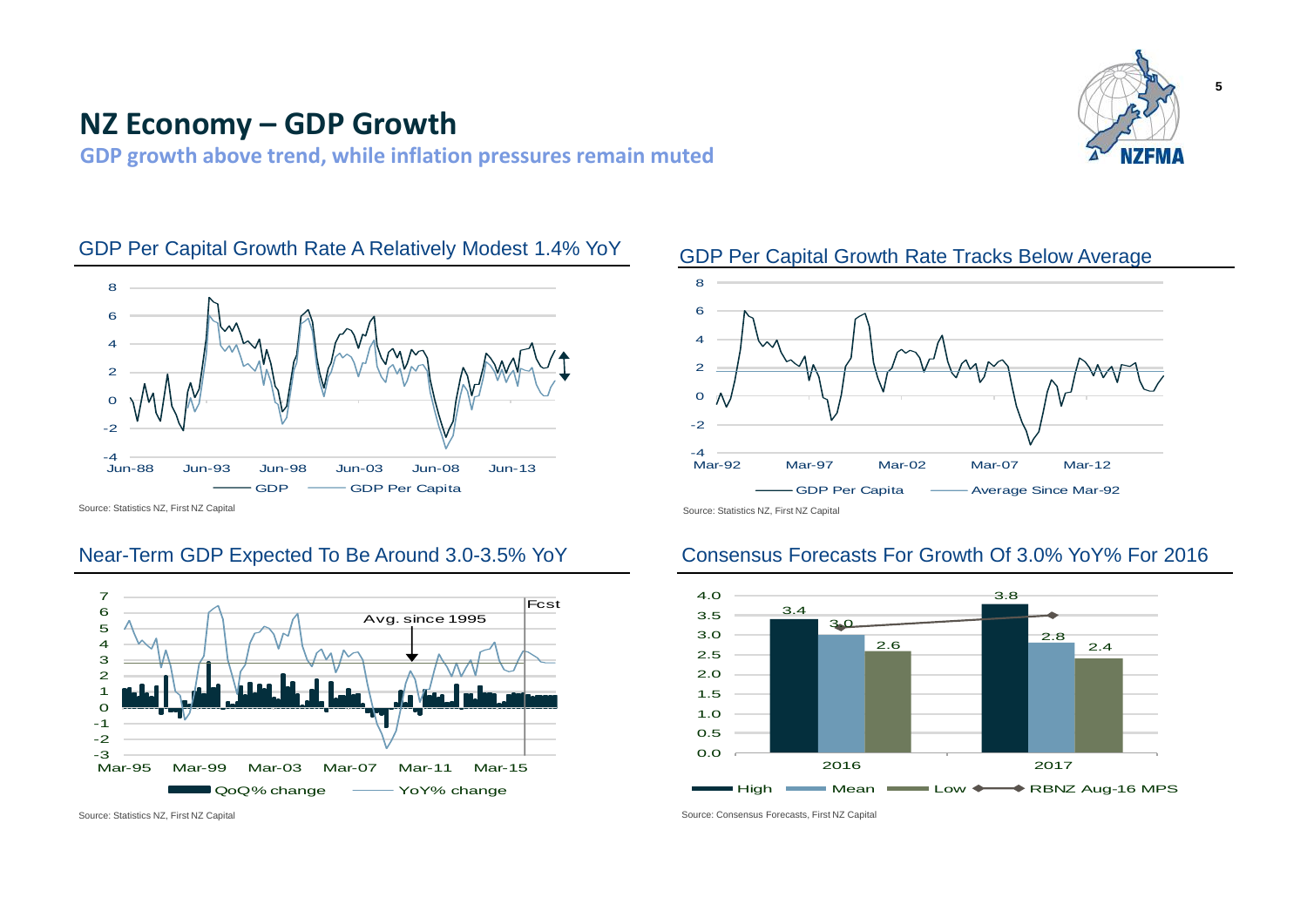# **NZ Economy – Inflation Trends**

**Headline CPI dampened by weakness in tradeables inflation; inflation expectations lower**

### **RBNZ Monetary Policy retains explicit easing bias**

#### CPI Inflation Of 0.2% YoY Well Below The 1-3% Target Band





Source: Statistics NZ, First NZ Capital

### RBNZ's "Core" Measure of Inflation Unchanged at 1.6% YoY



Source: Statistics NZ, RBNZ, First NZ Capital

#### Inflation Expectations Subdued And Risk Embedding Lower



Source: Statistics NZ, ANZ, First NZ Capital

#### Headline CPI Dampened By Weakness In Tradables Inflation



**6**

Source: Statistics NZ, RBNZ, First NZ Capital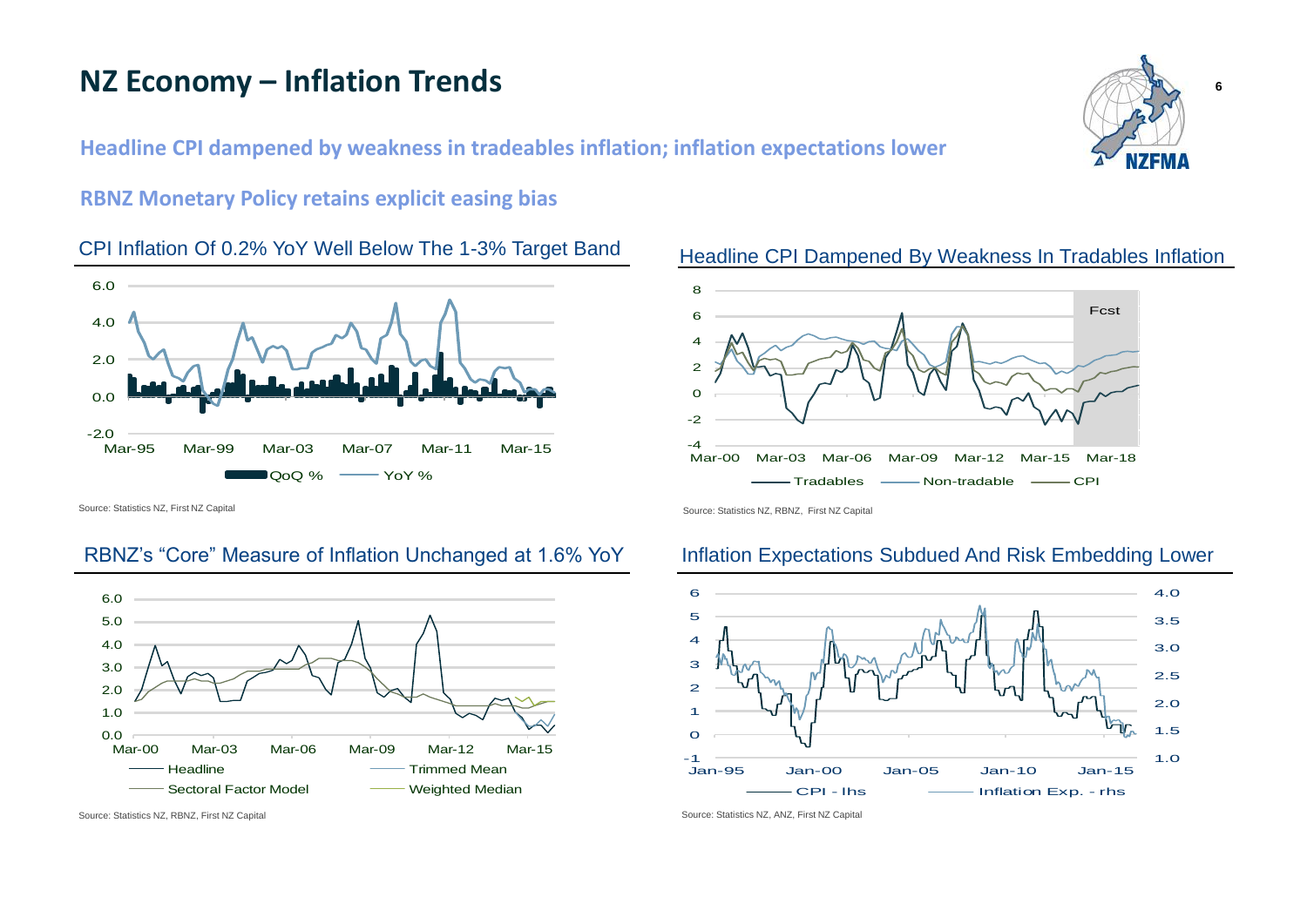# **NZ Economy - RBNZ Monetary Policy**



**RBNZ retains an explicit easing bias, suggesting that** *"further policy easing will be required***"**



#### RBNZ Cuts OCR By 25bps to 2.0% & Projects A Further Cut

Source: RBNZ, First NZ Capital

#### RBNZ Presents Two Downside OCR Scenarios





### Estimate Around A 30% Probability Of A Sub-1.5% OCR



Source: First NZ Capital

Source: RBNZ, First NZ Capital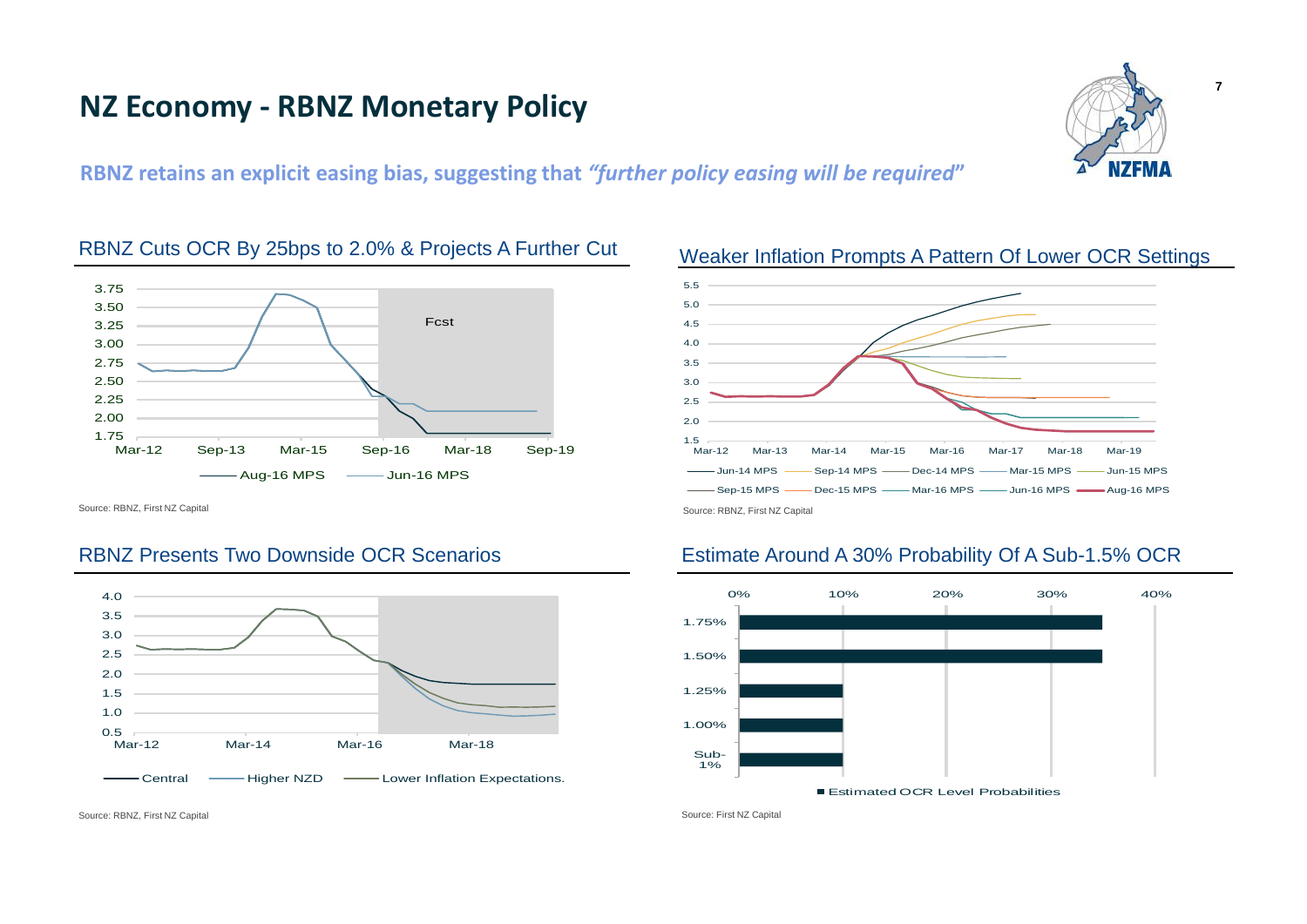# **NZ Dollar Forecasts**

## **RBNZ comments that** *"a decline in the exchange rate is needed***"**



### NZD/USD Forecast



#### NZD/AUD Forecast

Source: Credit Suisse, First NZ Capital



Source: Credit Suisse, First NZ Capital

#### NZD/EUR Forecast



### Credit Suisse NZ Dollar Forecasts

|         | <b>Credit Suisse FX forecasts</b> |                            |       |
|---------|-----------------------------------|----------------------------|-------|
|         | Spot                              | <b>Forecasts Forecasts</b> |       |
|         | 13-Oct-16                         | 3M                         | 12M   |
|         |                                   |                            |       |
| NZD/USD | 0.706                             | 0.736                      | 0.679 |
| NZD/AUD | 0.937                             | 0.944                      | 0.943 |
| NZD/JPY | 73.3                              | 69.9                       | 64.5  |
| NZD/EUR | 0.640                             | 0.669                      | 0.647 |
| NZD/GBP | 0.579                             | 0.602                      | 0.556 |
|         |                                   |                            |       |

Source: Credit Suisse, First NZ Capital

Source: Credit Suisse, First NZ Capital

**8**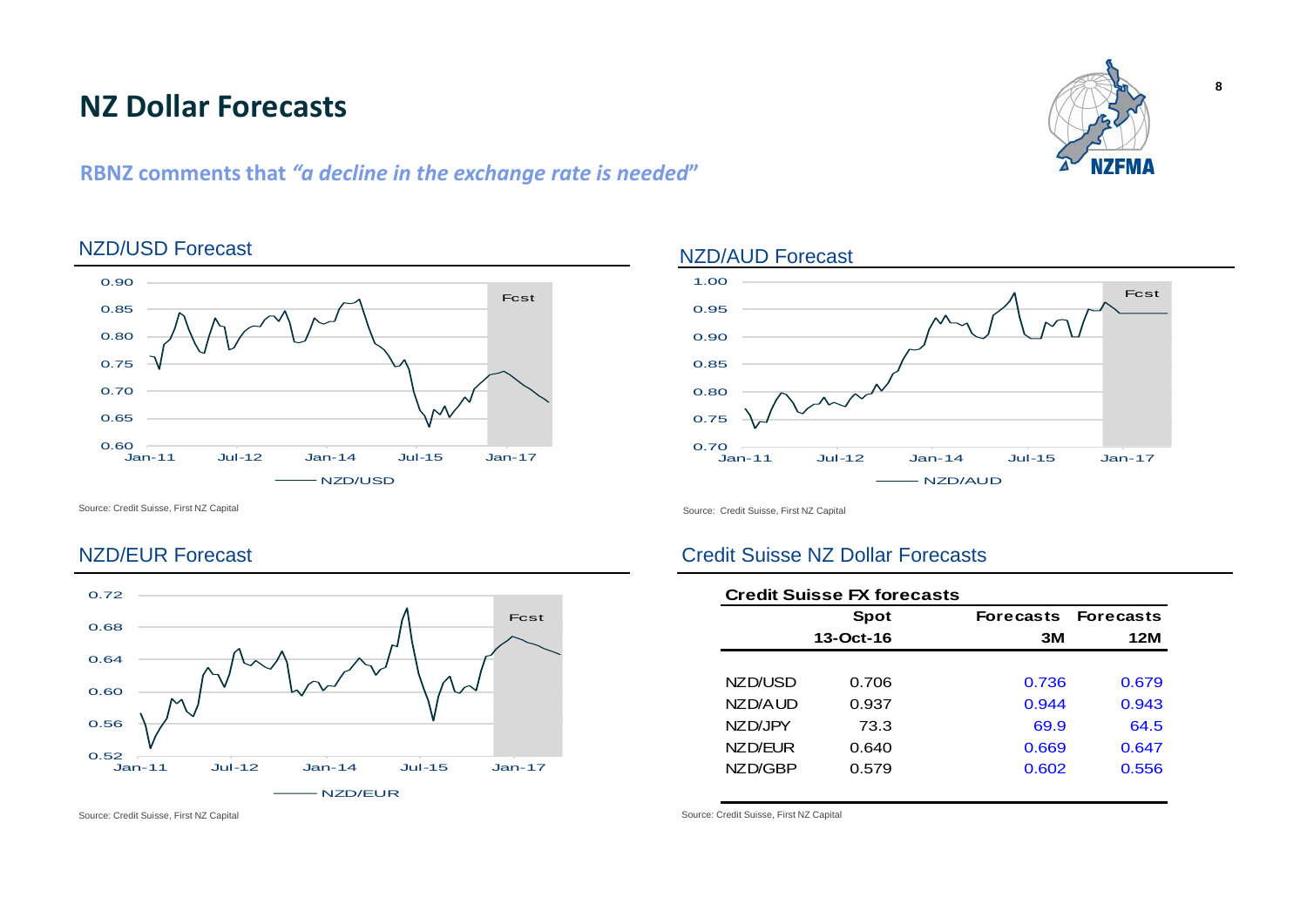## **NZ Equity Market Prospects – Earning Yield v Bond Yields**



**Valuations full, but yield-based stocks supported**



#### Earning Yield Remains Attractive Relative To Bond Yields

Source: IRESS, First NZ Capital

### Earnings Yield Gap Still Supportive



Source: IRESS, First NZ Capital



### PE Multiple of 21.2x Above 10-Year Average Of 16.3x



Source: IRESS, First NZ Capital

### Dividend Yields Continue To Outpace Bond Yields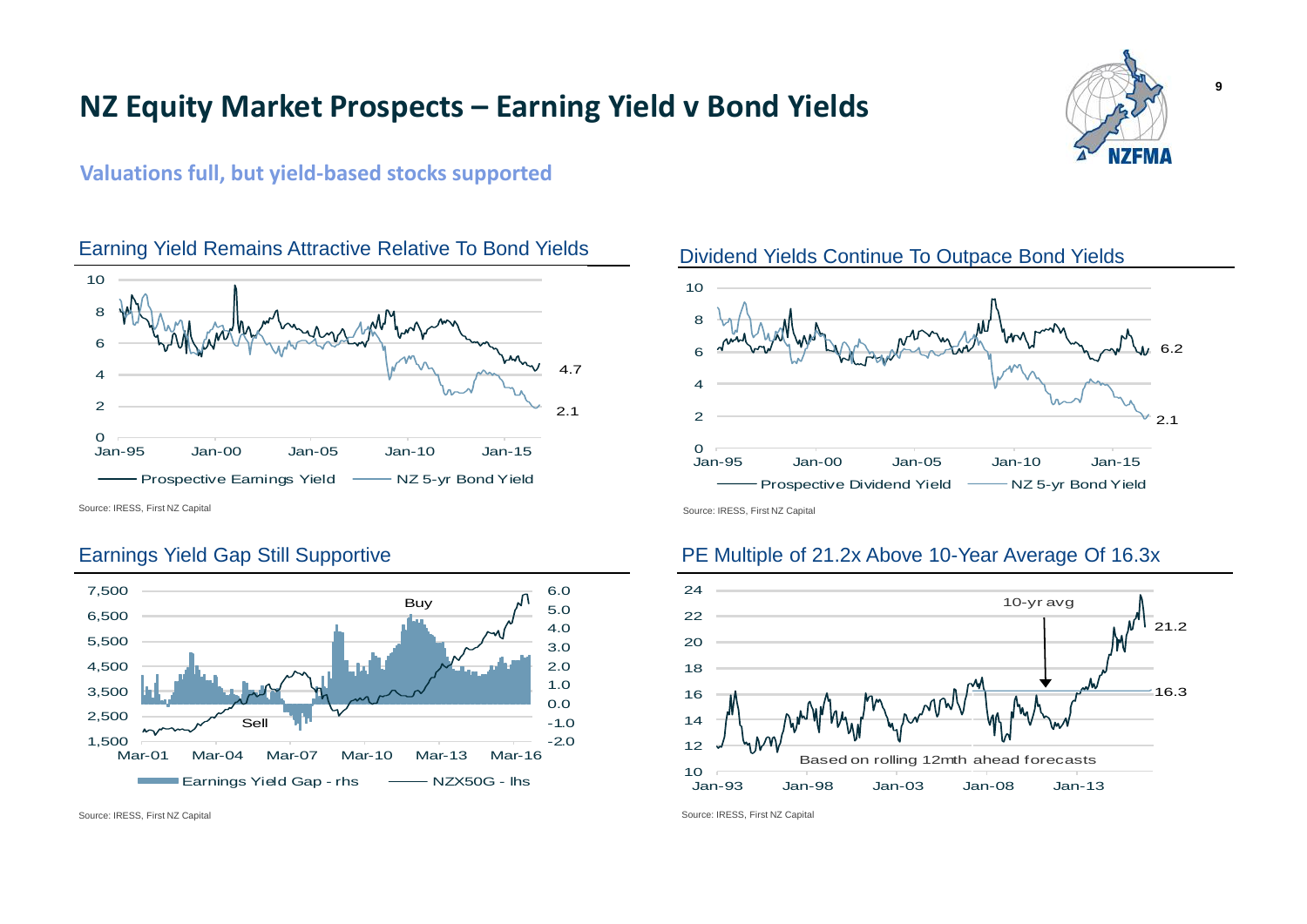# **NZ Equity Market Prospects – Market Fully Priced**





#### Real NZ Equity Market Cycles Compared

Source: Statistics NZ, Datastream, IRESS, First NZ Capital

### Historic High P/E Ratios Supported By Low Bond Yields



Real Equity Market Cycle Above Average in Duration And



Source: Statistics NZ, Datastream, IRESS, First NZ Capital

## Recent Returns Suggest Muted Market Gains Going



Real Returns Over The Past 5-Years

Source: Statistics NZ, Datastream, IRESS, First NZ Capital

Source: Statistics NZ, Datastream, IRESS, First NZ Capital

**10**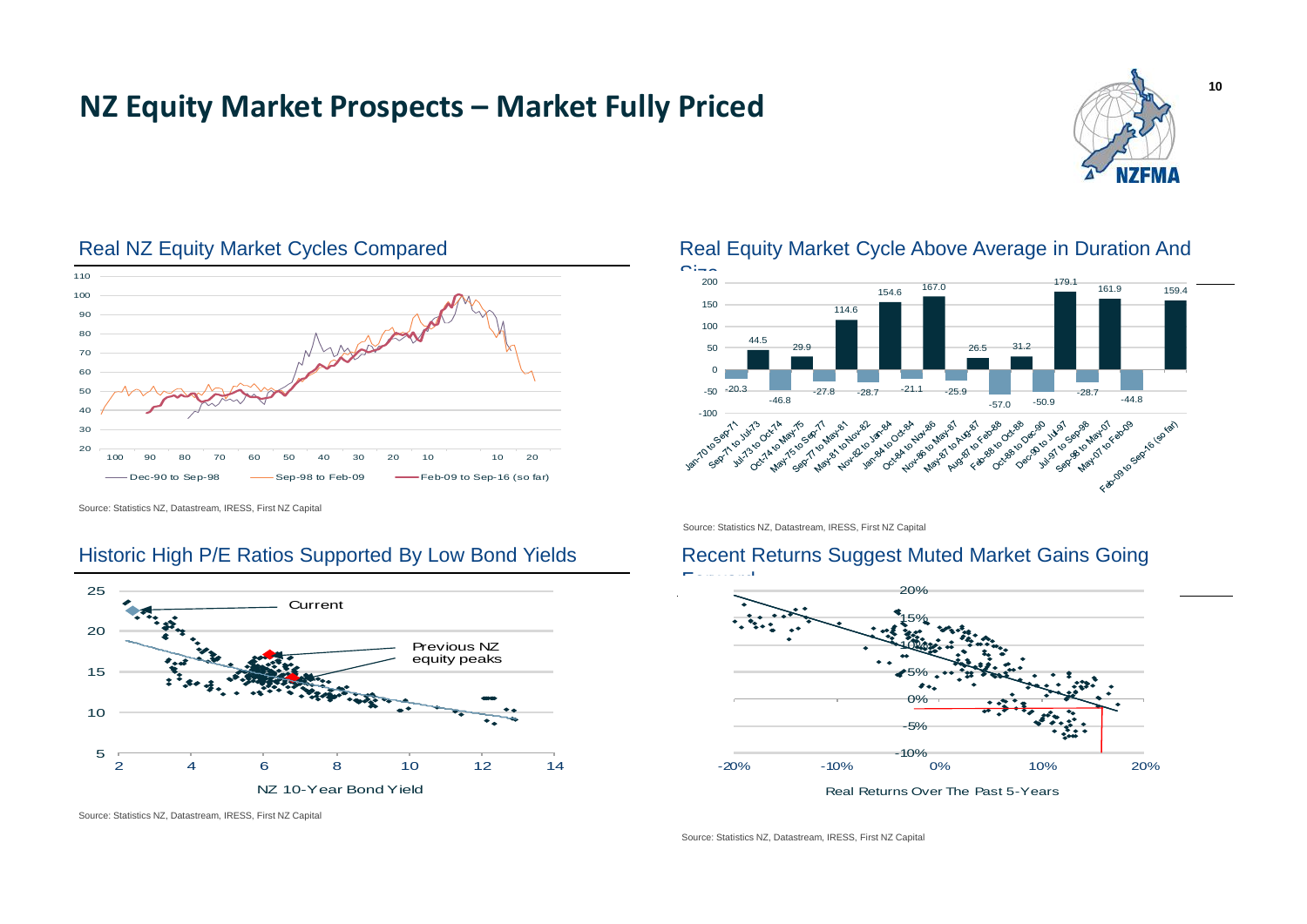

# **NZ Economic Prospects Summary**

| <b>New Zealand Economic Forecasts</b>                                                          |        |        |        |        |  |  |
|------------------------------------------------------------------------------------------------|--------|--------|--------|--------|--|--|
| <b>December Years</b>                                                                          | 2014   | 2015   | 2016   | 2017   |  |  |
| Gross Domestic Product <sup>(1)</sup>                                                          |        |        |        |        |  |  |
| <b>GDP</b>                                                                                     | 3.8    | 2.5    | 3.3    | 2.9    |  |  |
| GDP (Dec. qtr on Dec. qtr)                                                                     | 4.1    | 2.3    | 3.3    | 2.8    |  |  |
| <b>Private Consumption</b>                                                                     | 2.7    | 2.3    | 3.6    | 3.0    |  |  |
| Residential Investment                                                                         | 14.6   | 5.9    | 14.0   | 5.8    |  |  |
| <b>Business Investment</b>                                                                     | 9.9    | 2.0    | 3.7    | 5.6    |  |  |
| <b>Gross National Expenditure</b>                                                              | 4.4    | 2.0    | 3.7    | 3.4    |  |  |
| <b>Exports of Goods and Services</b>                                                           | 3.1    | 6.8    | 4.3    | 5.1    |  |  |
| Imports of Goods and Services                                                                  | 7.9    | 3.6    | 3.3    | 4.4    |  |  |
| Inflation $(2)$                                                                                |        |        |        |        |  |  |
| CPI                                                                                            | 0.8    | 0.1    | 1.0    | 1.6    |  |  |
| Government Accounts (June years)                                                               |        |        |        |        |  |  |
| Underlying Operating Balance (NZD bn)                                                          | $-2.8$ | 0.4    | 1.8    | 0.4    |  |  |
| % of GDP                                                                                       | $-1.2$ | 0.2    | 0.7    | 0.1    |  |  |
| <b>External Accounts</b>                                                                       |        |        |        |        |  |  |
| Current Account Balance (NZD bn)                                                               | $-7.7$ | $-8.3$ | $-7.5$ | $-9.5$ |  |  |
| % of GDP                                                                                       | $-3.2$ | $-3.4$ | $-2.9$ | $-3.5$ |  |  |
| <b>Labour Market</b>                                                                           |        |        |        |        |  |  |
| Employment <sup>(2)</sup>                                                                      | 3.6    | 1.3    | 4.6    | 1.4    |  |  |
| <b>Unemployment Rate</b>                                                                       | 5.4    | 5.4    | 5.0    | 4.6    |  |  |
| (1) Annual average percent changes<br>(2) December quarter to December quarter percent changes |        |        |        |        |  |  |

(3) Average level for December month